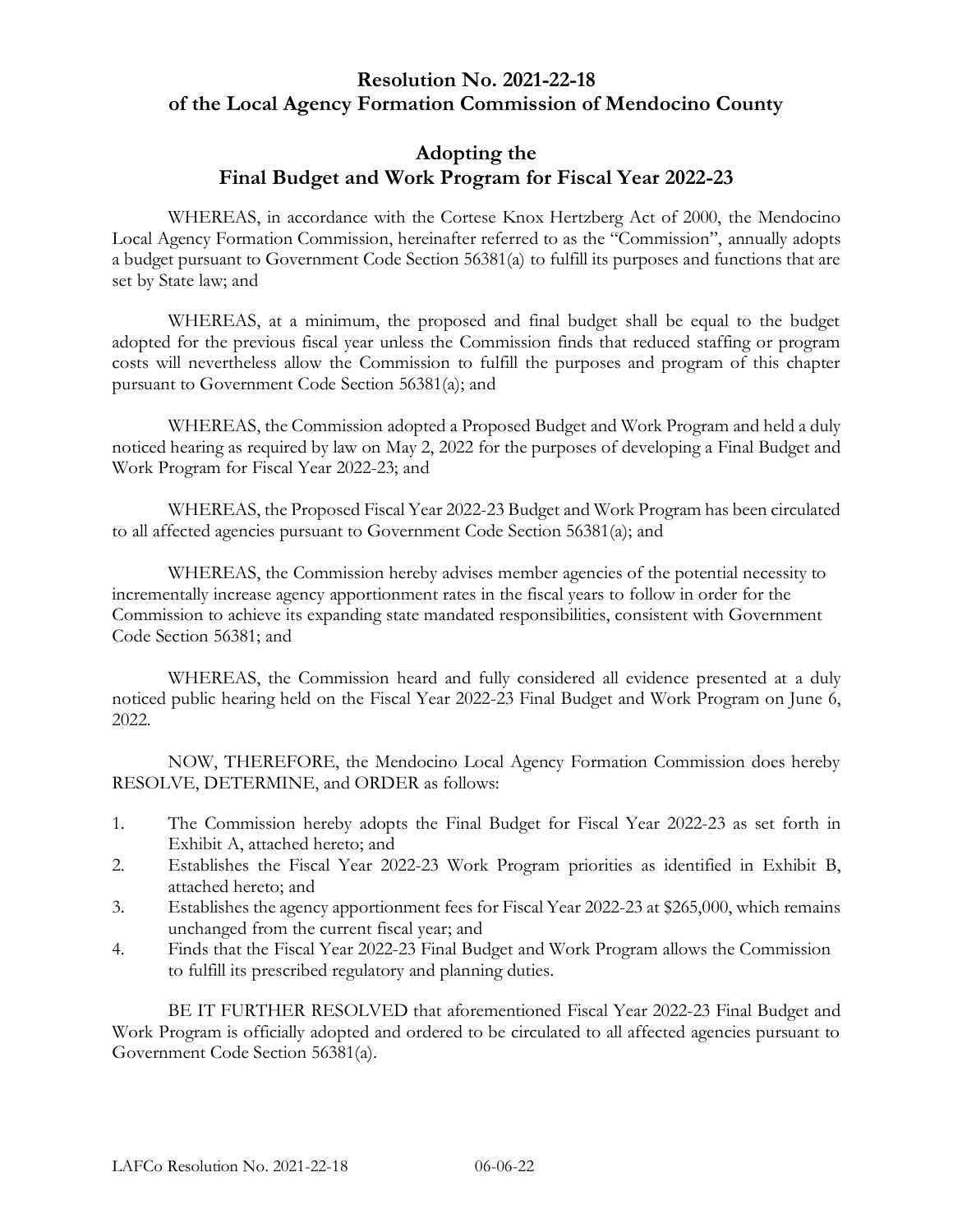PASSED and ADOPTED by the Local Agency Formation Commission of Mendocino County this 6th day of June 2022 by the following vote:

AYES: Ward, Froneberger, Mulheren, McGourty, Rodin, Gonzalez, Orth

NOES: None

ABSTAIN: None

ABSENT: None

[\\_\\_\\_\\_\\_\\_\\_\\_\\_\\_\\_\\_\\_\\_\\_\\_\\_\\_\\_\\_\\_\\_\\_\\_\\_\\_\\_\\_\\_\\_\\_\\_\\_\\_](https://na4.documents.adobe.com/verifier?tx=CBJCHBCAABAAm8h3xmctQkBXF40q_lI2tmZFY0ADhuqN) Charles A Orth (Jun 7, 2022 20:56 PDT) Charles A Orth

CHARLES A. ORTH, Commission Chair

ATTEST:

Uma Hinman (Jun 8, 2022 07:46 PDT)<br>———————————————————— Uma Hinman

UMA HINMAN, Executive Officer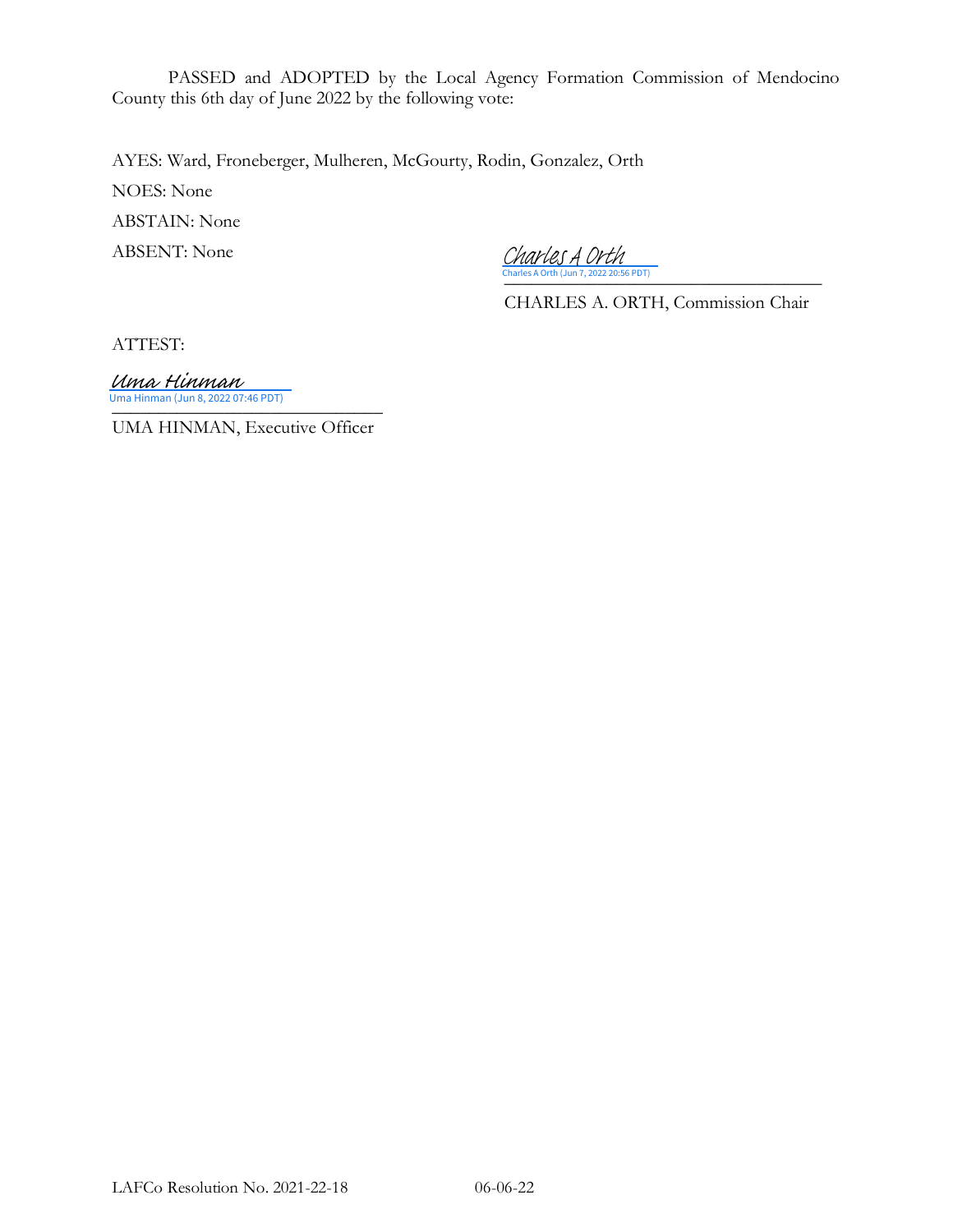#### **Exhibit A**

### **Mendocino Local Agency Formation Commission Final Budget for FY 2022-2023**

*June 6, 2022*

| <b>ACCOUNT</b> |                                                                  | FY 2021-22          |             | FY 2022-23                     |         |
|----------------|------------------------------------------------------------------|---------------------|-------------|--------------------------------|---------|
| #              | <b>DESCRIPTION</b>                                               | Final               |             | <b>Final</b>                   |         |
|                | <b>REVENUE</b>                                                   |                     |             |                                |         |
|                | Anticipated Cash Balance                                         |                     |             |                                |         |
| 4000           | LAFCo Apportionment Fees                                         | \$                  | 265,000     | \$                             | 265,000 |
| 4100           | Service Fee Overhead                                             |                     |             |                                |         |
| 4800           | Miscellaneous                                                    |                     |             |                                |         |
| 4910           | Interest Income                                                  | \$                  | 100         | \$                             | 100     |
|                | Revenue Subtotal                                                 | $\ddot{\bm{\zeta}}$ | 265,100     | \$                             | 265,100 |
|                |                                                                  |                     |             |                                |         |
|                | <b>EXPENSES</b>                                                  |                     |             |                                |         |
| 5300           | Basic Services (EO, Analyst, Clerk)                              | \$                  | 108,000     | \$                             | 125,100 |
| 5500           | Rent                                                             | \$                  | 5,775       | \$                             | 6,500   |
| 5600           | <b>Office Expenses</b>                                           | \$                  | 3,300       | \$                             | 3,300   |
| 5700           | Internet & Website Costs                                         | \$                  | 2,500       | \$                             | 2,500   |
| 5900           | <b>Publication and Legal Notices</b>                             | \$                  | 2,000       | \$                             | 2,000   |
| 6000           | <b>Televising Meetings</b>                                       | \$                  | 2,000       | \$                             | 2,000   |
| 6100           | <b>Audit Services</b>                                            | \$                  | 3,500       | \$                             | 3,800   |
| 6200           | Bookkeeping                                                      | \$                  | 4,500       | \$                             | 4,500   |
| 6300           | Legal Counsel                                                    | \$                  | 19,000      | \$                             | 19,000  |
| 6400           | A-87 Costs County Services                                       | \$                  | 2,100       | \$                             | 2,100   |
| 6500           | Insurance-General Liability                                      | \$                  | 2,450       | \$                             | 3,200   |
| 6600           | Memberships (CALAFCO/CSDA)                                       | \$                  | 3,525       | \$                             | 3,700   |
| 6670           | <b>GIS Contract with County</b>                                  | \$                  | 2,500       | \$                             | 2,000   |
| 6740           | In-County Travel & Stipends                                      | \$                  | 4,000       | \$                             | 4,000   |
| 6750           | Travel & Lodging Expense                                         | \$                  | 6,250       | \$                             | 6,000   |
| 6800           | Conferences (Registrations)                                      | \$                  | 4,100       | $\boldsymbol{\dot{\varsigma}}$ | 4,100   |
| 7000           | Work Plan (MSRs and SOIs)                                        | \$                  | 51,500      | \$                             | 70,000  |
|                | <b>Operating Expense Total</b>                                   | \$                  | 227,000     | \$                             | 263,800 |
|                |                                                                  |                     |             |                                |         |
|                | REVENUE/EXPENSE DIFFERENCE \$                                    |                     | $38,100$ \$ |                                | 1,300   |
|                | (Negative balance indicates use of fund balance and/or reserves) |                     |             |                                |         |
|                |                                                                  |                     |             |                                |         |
|                | <b>RESERVES / CONTINGENCIES</b>                                  |                     |             |                                |         |
|                | Legal Reserves                                                   |                     |             | \$                             | 50,000  |
|                | Operations Reserves @ 25% Annual Operating Budget                |                     |             | \$                             | 65,950  |
|                | <b>Total Reserves</b>                                            |                     |             | \$                             | 115,950 |
|                | Anticipated Cash Balance                                         |                     |             | $\boldsymbol{\zeta}$           | 30,815  |
|                | Proposed Work Plan Contingency                                   |                     |             | \$                             | 30,815  |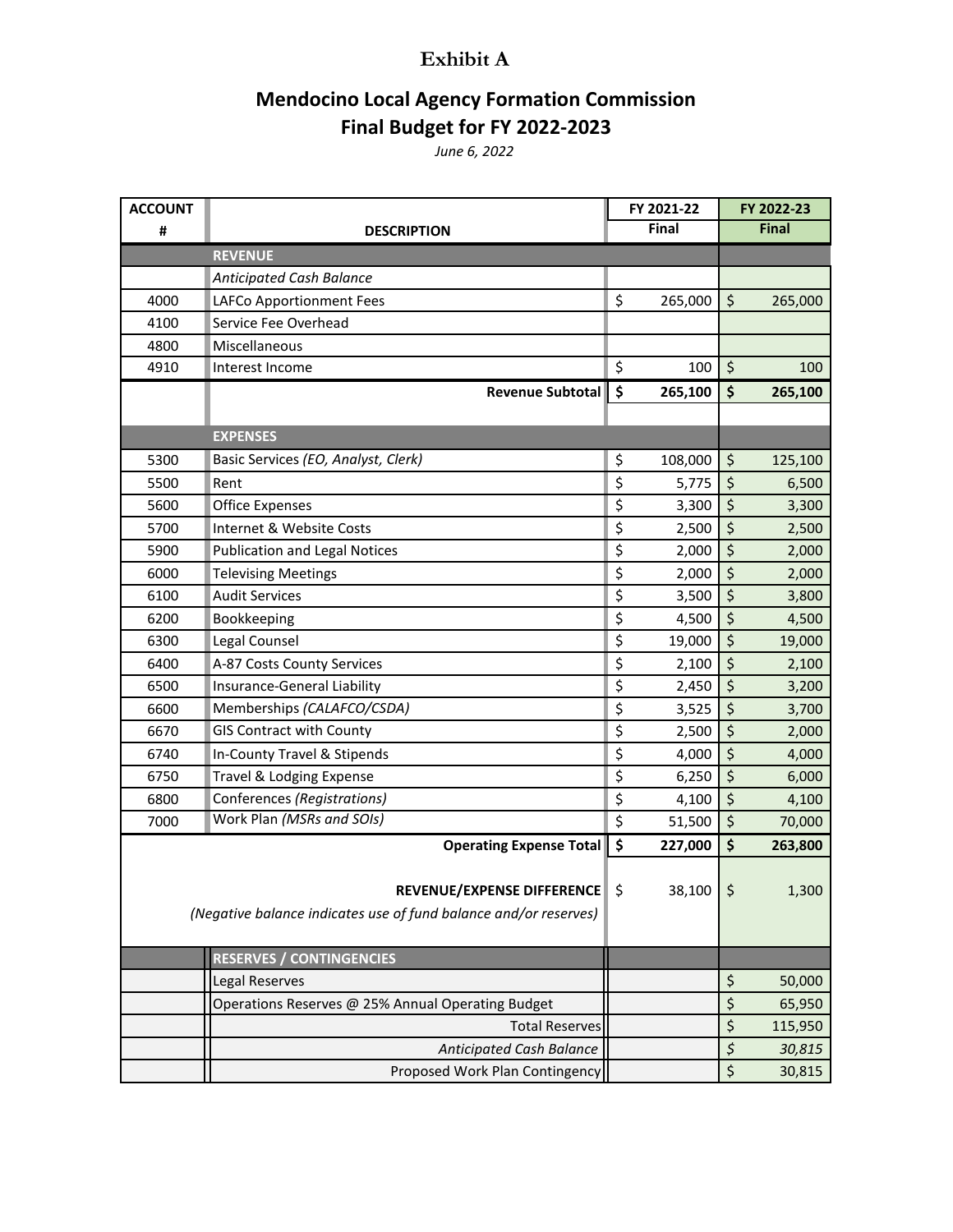#### **Exhibit B**

#### **Work Program (Basic Services and Work Plan) FY 2022-23 Final**

| <b>Tasks</b>                                                                                                                                                                                                                                                                                                                                          | <b>Description &amp; Assumptions</b>                                                                                                                                                                                                                                                                                                                                | <b>Estimated Budget</b> |  |
|-------------------------------------------------------------------------------------------------------------------------------------------------------------------------------------------------------------------------------------------------------------------------------------------------------------------------------------------------------|---------------------------------------------------------------------------------------------------------------------------------------------------------------------------------------------------------------------------------------------------------------------------------------------------------------------------------------------------------------------|-------------------------|--|
| <b>Basic Services</b>                                                                                                                                                                                                                                                                                                                                 |                                                                                                                                                                                                                                                                                                                                                                     |                         |  |
| <b>Office Hours &amp; Administrative Duties</b>                                                                                                                                                                                                                                                                                                       | Clerk duties not related to projects; office hours; public assistance; PRA<br>requests; budget development, tracking, amendments; accounts payable,<br>QuickBooks; annual audit; EO correspondence; response to requests for<br>Agency Comments for projects and/or environmental documents routed<br>to LAFCo for review, etc.; carrying out Commission direction. | \$<br>75,000            |  |
| Commission & Committee meeting attendance (12 Regular and 8<br>Committee); agenda packet development, staff reports, presentations,<br><b>Commission &amp; Committee Meetings</b><br>minutes.                                                                                                                                                         |                                                                                                                                                                                                                                                                                                                                                                     | \$<br>34,000            |  |
| Work Plan Support                                                                                                                                                                                                                                                                                                                                     | Prepare and distribute Public Notices, development of staff reports<br>specifically related to MSR/SOI studies, presentation at Commission<br>meetings for Public Workshops and Public Hearings.                                                                                                                                                                    |                         |  |
| <b>Consult Legal Counsel</b>                                                                                                                                                                                                                                                                                                                          | Contract allows for a minimum of 5 hours per month.                                                                                                                                                                                                                                                                                                                 | <b>Current Contract</b> |  |
| Process change of organization or reorganization applications initiated by<br>landowner petition or resolution of application from Cities and Special<br>Districts to modify existing powers, annex and/or detach territory from<br><b>Application Processing</b><br>agency boundaries, and create, dissolve, or consolidate/merge local<br>agencies. |                                                                                                                                                                                                                                                                                                                                                                     | Paid by applicant       |  |
| <b>Policy Development</b>                                                                                                                                                                                                                                                                                                                             | Prepare expedited process for out-of-area water services; outreach and<br>update SOI policy; policy amendment and development as needed.                                                                                                                                                                                                                            |                         |  |
| Transparency Improvements to Website                                                                                                                                                                                                                                                                                                                  | Assess/implement website improvements (JPAs, maps, etc.); Post JPA<br>Agreements on website (SB 1266).                                                                                                                                                                                                                                                              | \$<br>1,100             |  |
|                                                                                                                                                                                                                                                                                                                                                       | <b>Total</b>                                                                                                                                                                                                                                                                                                                                                        | \$<br>125,100           |  |
| <b>Work Plan</b>                                                                                                                                                                                                                                                                                                                                      |                                                                                                                                                                                                                                                                                                                                                                     |                         |  |
| MSR/SOI Update                                                                                                                                                                                                                                                                                                                                        | Prepare and adopt combined Municipal Service Review and Sphere of<br>Influence (MSR/SOI) Update studies pursuant to GOV §56425 and §56430,<br>either in-house or by contract.                                                                                                                                                                                       | \$<br>70,000            |  |

The agencies listed below have priority for preparation of a LAFCo-initiated MSR/SOI Update in Fiscal Year 2022-23. **The actual completion of a specific study may span multiple fiscal years. The budget allocation for each agency is based on estimated costs. Actual costs for study completion may be higher or lower than estimated below.**

Work Plan implementation is subject to change due to various factors, such as: (a) agency responsiveness and timely provision of requested information, (b) complexity of issues involved, (c) level of public and affected agency controversy, (d) changing needs and priorities, (e) overall staff workload, and (f) higher than anticipated costs.

The Work Plan budget assumes minimal costs for CEQA compliance related to filing a Notice of Exemption (NOE). Agencies requesting a non-coterminous SOI may expedite a potential multi-fiscal year process by contributing to the cost of preparing an Initial Study and associated environmental document (ND/MND, EIR, etc.).

| The total Work Plan Budget of \$70,000 | City of Ukiah                    | 15,000 |
|----------------------------------------|----------------------------------|--------|
| is not limited to the following        | Ukiah Valley Sanitation District | 10,000 |
| designations. These budget allocations | Coastal Water Districts (6)      | 20,000 |
| may shift to other agencies as needed  | Inland Water Districts (8)       | 25,000 |
| during the year.                       |                                  |        |
|                                        | Total                            | 70,000 |